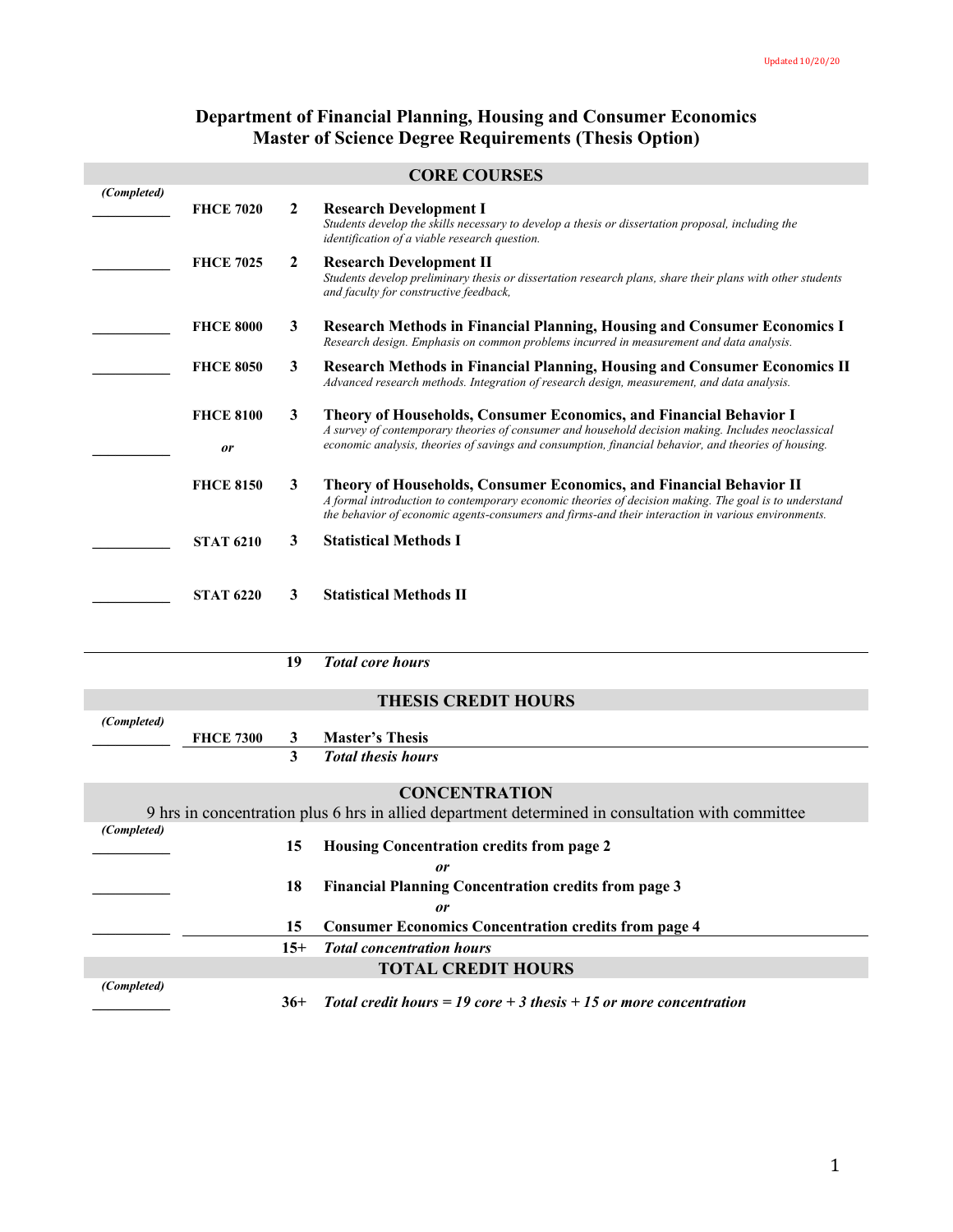### **HOUSING CONCENTRATION COURSE OPTIONS**

9 hrs in concentration plus 6 hrs in allied department

| <b>FHCE 6300</b>  | 3     | <b>Advanced Housing Theories</b>                                     |
|-------------------|-------|----------------------------------------------------------------------|
| <b>FHCE 6310</b>  | 3     | <b>Housing Policy</b>                                                |
| <b>FHCE 6320</b>  | 3     | Legal Issues in Residential Property Management                      |
| <b>FHCE 6330</b>  | 3     | Leasing Strategies for Residential Property Management               |
| <b>FHCE 6400</b>  | 3     | Family Demographics and Policy                                       |
| <b>FHCE 6500</b>  | 3     | Aging and the Family                                                 |
| <b>FHCE 6810</b>  | 3     | Housing the Elderly                                                  |
| <b>FHCE 6900</b>  | 3     | Seminar in Financial Planning, Housing and Consumer Economics        |
| <b>FHCE 7010</b>  | 3     | Directed Study in Financial Planning, Housing and Consumer Economics |
| <b>FHCE 7310</b>  | 3     | Affordable Housing Development and Management                        |
| <b>FHCE 7320</b>  | 3     | Residential Property Management Technology and Simulation            |
| <b>FHCE 7350s</b> | 3     | Housing Counseling                                                   |
| <b>FHCE 7400</b>  | 3     | Demographics of Special Populations                                  |
| <b>FHCE 7710</b>  | 3     | Study Tour in Financial Planning, Housing and Consumer Economics     |
| <b>FHCE 7910</b>  | $3-9$ | Financial Planning, Housing and Consumer Economics Internship        |
| <b>FHCE 8900</b>  | 3     | Seminar in Financial Planning, Housing and Consumer Economics        |
| <b>FHCE 9100</b>  | 3     | Consumer Policies and Programs                                       |
|                   |       |                                                                      |

**9** *Total housing concentration hours*

#### **ALLIED DEPARTMENT CREDIT HOURS**

| Completed) |      |                                                                         |
|------------|------|-------------------------------------------------------------------------|
|            | #### | Allied course in support of concentration area per committee's approval |
|            | #### | Allied course in support of concentration area per committee's approval |
|            |      |                                                                         |

**6** *Total allied department concentration hours*

## **TOTAL CREDIT HOURS**

**15** *Concentration credit hours = 9 housing + 6 allied department hours*

#### **ALLIED DEPARTMENT COURSE OPTIONS**

Graduate students in the past have taken courses from allied departments including Economics, Agricultural & Applied Economics, Marketing, Psychology, Human Development and Family Science, Sociology, Textiles Merchandising & Interiors, Educational Psychology, Educational Research & Management, Management Information Systems, and History.

Graduate students, in consultation with their committees, may also consider taking courses from other allied departments. Allied departments that may offer courses of interest include Environmental Ethics, Environmental Health Science, Forestry & Natural Resources, Global Policy Studies, Health Administration, Health Policy & Management, Health Promotion & Behavior, International Affairs, Public Administration & Policy, Political Science, Agricultural Leadership, and Higher Education.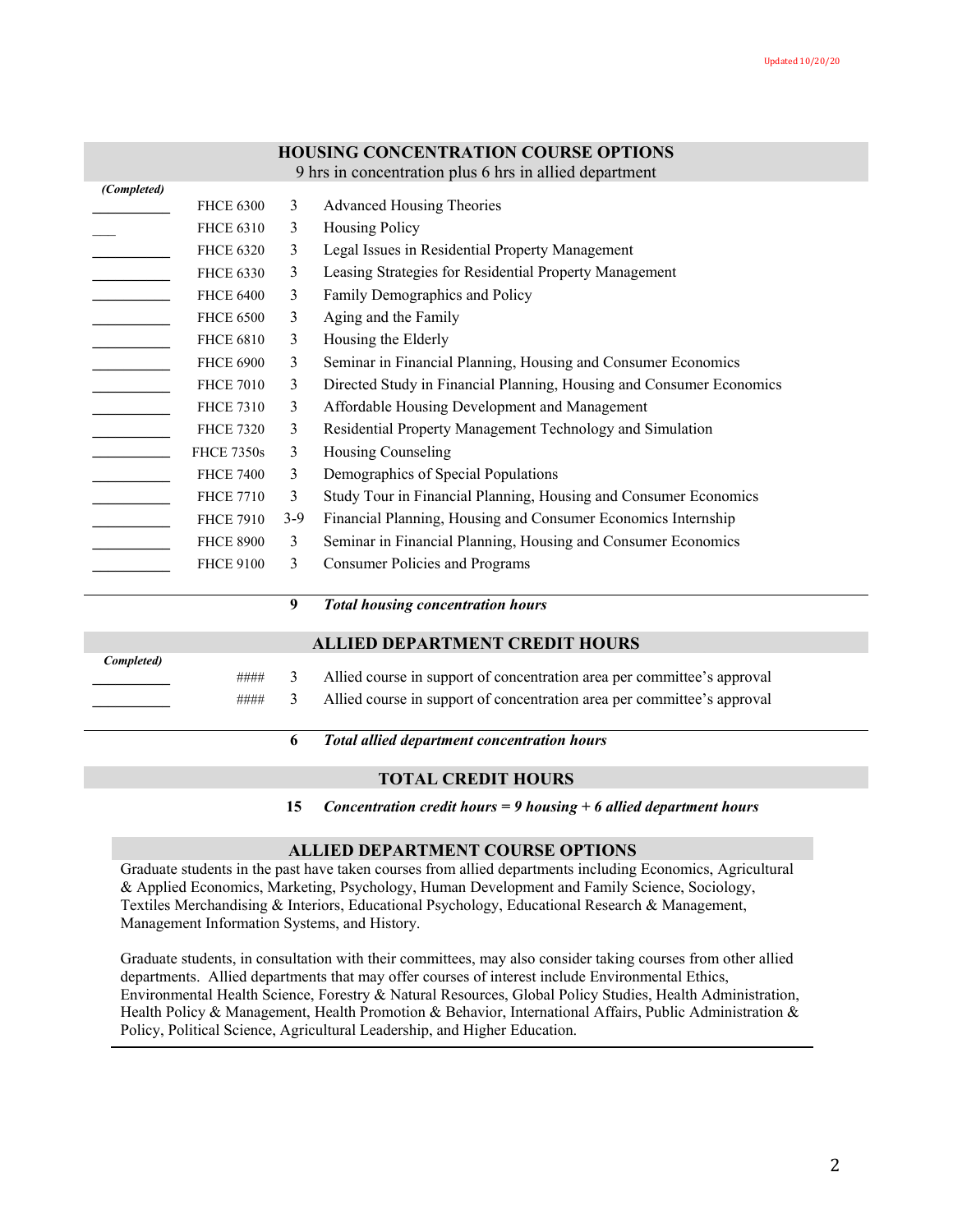## **FINANCIAL PLANNING CONCENTRATION COURSE OPTIONS** \*Necessary for CFP Exam

| <b>FHCE 6200</b> | 3     | Advanced Wealth Management I*                                        |
|------------------|-------|----------------------------------------------------------------------|
| <b>FHCE 6205</b> | 3     | Advanced Wealth Management II*                                       |
| <b>FHCE 6210</b> | 3     | Advanced Retirement Planning and Employee Benefits*                  |
| <b>FHCE 6220</b> | 3     | Advanced Estate Planning*                                            |
| <b>FHCE 6230</b> | 3     | Advanced Family Tax Planning*                                        |
| <b>FHCE 7200</b> | 3     | Advanced Financial Counseling and Client Communication*              |
| <b>FHCE 7250</b> | 3     | Capstone in Advanced Financial Planning*                             |
| <b>FHCE 6250</b> | 3     | Practice Management                                                  |
| <b>FHCE 6500</b> | 3     | Aging and the Family                                                 |
| <b>FHCE 6900</b> | 3     | Seminar in Financial Planning, Housing and Consumer Economics        |
| <b>FHCE 7010</b> | 3     | Directed Study in Financial Planning, Housing and Consumer Economics |
| <b>FHCE 7910</b> | $3-9$ | Financial Planning, Housing and Consumer Economics Internship        |
| *FHCE 8200       | 3     | Financial Planning and Analysis                                      |
| <b>FHCE 8500</b> | 3     | Survey of Financial Therapy                                          |
| <b>FHCE 8550</b> | 3     | Money and Relationships                                              |
| <b>FHCE 8900</b> | 3     | Seminar in Financial Planning, Housing and Consumer Economics        |
| <b>FHCE 9100</b> | 3     | <b>Consumer Policies and Programs</b>                                |
| <b>RMIN 7100</b> | 3     | Fundamentals of Risk Management                                      |
|                  |       |                                                                      |

**18** *Total financial planning concentration hours*